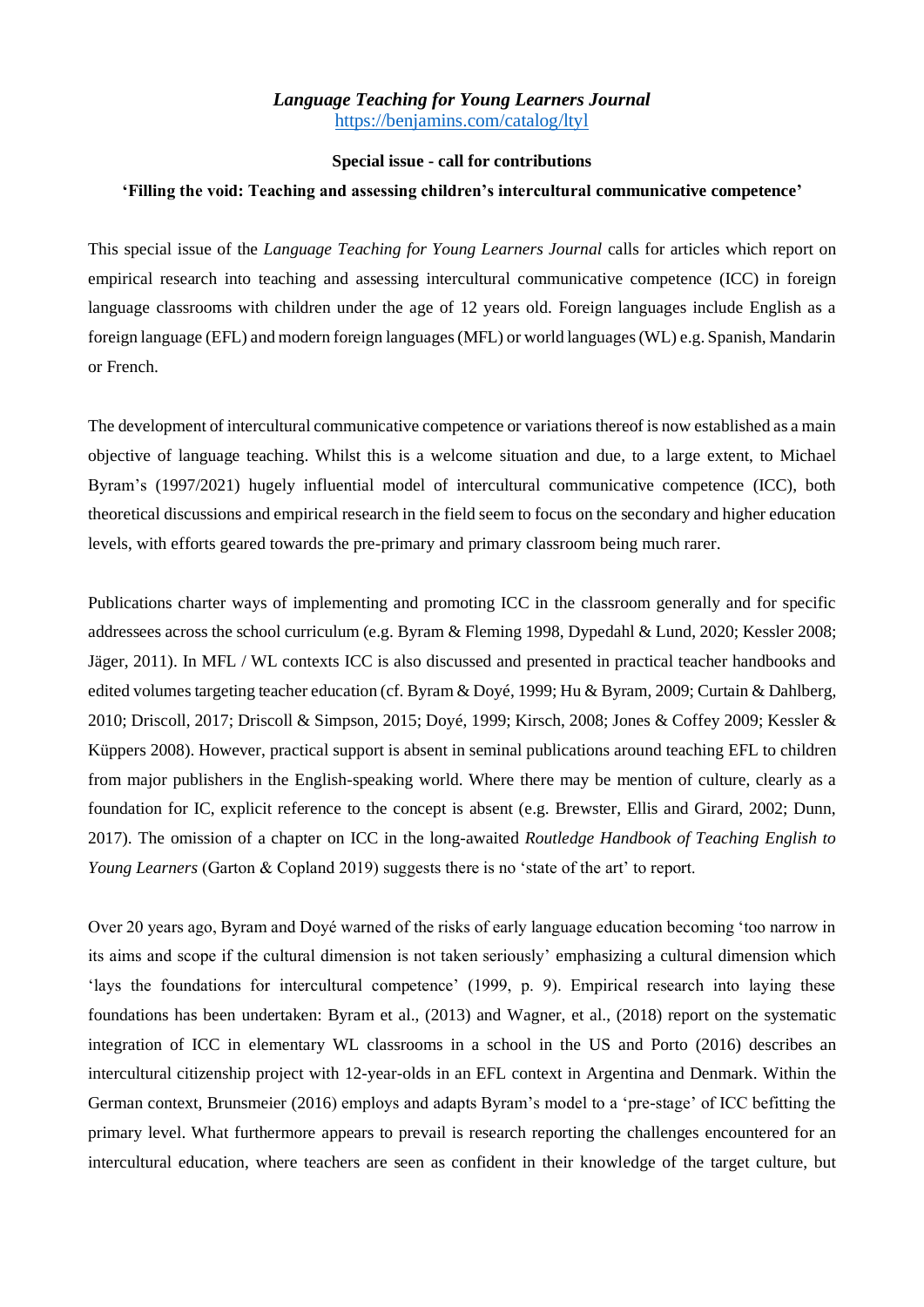reticent about the affective and the pragmatic dimensions of ICC (Brunsmeier, 2017; Breka & Petravić 2015; Pinho & Moreira, 2012; Sowa, 2014; Woodgate-Jones, 2009).

In order to redress this balance and to direct research in the direction of best-practice examples rather than towards the delineation of challenges, this call encourages researchers and practitioners carrying out empirical projects focusing on ICC in language teaching with children to showcase their activities, be these laying the foundations for competence development or actively promoting intercultural communicative competence. In bringing together accounts of research projects, we will be able to describe and analyse the different theories used and the different contexts in which they have been implemented.

We therefore welcome accounts of projects which have a practical implementation at their core, and which have, preferably, been subject to evaluation. Projects may be based on Intercultural (Communicative) Competence and Democracy and Citizenship Education, with a focus on foreign language education. These frameworks could include, but are not limited to:

- Byram's model of Intercultural Communicative Competence
- The Reference Framework of Competences for Democratic Culture: Descriptors for Younger Learners
- A Portfolio of Competences for Democratic Culture: Younger Learners Version
- The Autobiography of Intercultural Encounters for Young Learners
- Intercultural Citizenship Education

A proposed timeline for the publication follows:

- **30 July 2022**: Extended abstracts to Special Issue editors
- **30 September 2022**: Selected articles announced and feedback to authors
- **15 January 2023**: Draft 1 of full article to Special Issue editors
- **28 February 2023 - 1 November 2023**: feedback and revision of article drafts
- **15 November 2023**: Final articles to Special Issue editors
- **30 November 2023**: Special Issue to publisher
- **April 2024**: Special Issue published.

Guidelines for extended abstracts can be found on page 4 of this call. Please send your extended abstract by **30 July 2022** to: [sandiemourao@fcsh.unl.pt](mailto:sandiemourao@fcsh.unl.pt) and [raphaelle.beecroft@ph-karlsruhe.de](mailto:raphaelle.beecroft@ph-karlsruhe.de)

#### **References:**

- Breka, O. & Petravić, A. (2015). Foreign language teachers and the intercultural dimension in primary education. *Croatian Journal of Education,* 17 (2), 27-41.
- Brewster, J., Ellis, G. with Girard, D. (2002). *The primary English teacher's guide* (New Edition). Pearson Education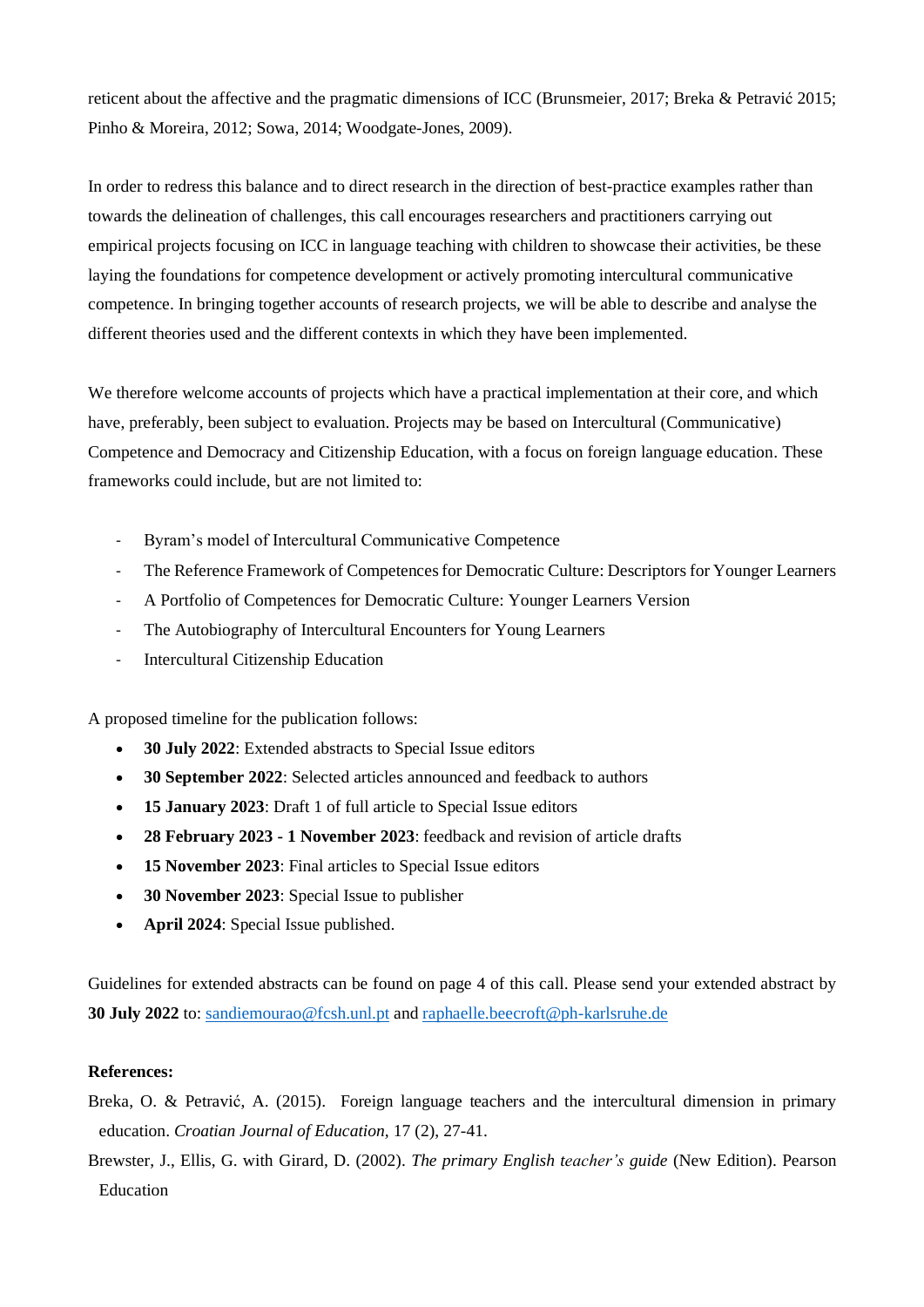- Brunsmeier, S. (2016). Interkulturelle Kommunikative Kompetenz im Englischunterricht der Grundschule. Grundlagen, Erfahrungen, Perspektiven. Narr Francke Attempto.
- Brunsmeier, S. (2017). Primary teachers' knowledge when initiating intercultural communicative competence. *TESOL Quarterly,* 51 (1), 145-155.
- Byram, M. (1997). *Teaching and assessing intercultural communicative competence.* Multilingual Matters
- Byram, M. (2021). *Teaching and assessing intercultural communicative competence. Revisited* (2<sup>nd</sup> Edn) Multilingual Matters
- Byram, M. & Doyé, P. (1999). Intercultural competence and foreign language learning in the primary school. In P. Driscoll & D. Frost (Eds.) *The teaching of modern foreign languages in the primary school* (pp. 138 – 151). Routledge.
- Byram, M., Conlon Perugini, D. & Wagner, M. (2013). The development of intercultural citizenship in the elementary school Spanish classroom. *Learning Languages*, 18 (1), 16–31.
- Byram, M. & Fleming, M. (Eds.) (1998). *Language learning in intercultural perspective. Approaches through drama and ethnography*. Cambridge University Press.
- Doyé, P. (1999). *The intercultural dimension*. *Foreign language education in the primary school.* Cornelsen
- Driscoll, P. (2017). Considering the complexities of teaching intercultural understanding in foreign languages. In Enever, J. & E. Lindgren (Eds.), *Early language learning. Complexity and mixed methods*. Multilingual Matters.
- Driscoll, P., & Simpson, H., (2015). Developing intercultural understanding in primary schools. In J. Bland (Ed.), *Teaching English to young learners: Critical issues in language teaching with 3–12-year-olds* (pp. 147–166). Bloomsbury Academic.
- Dunn, O. (2012). *Introducing English to Young Children: Spoken Language*. Collins
- Dypedahl, M. & Lund, R.E. (Eds.), (2020). *Teaching and learning English interculturally*. Cappelen Damm Akademisk.
- Garton, S. & Copland, F. (2019). *The Routledge handbook of teaching English to young learners.* Routledge
- Hu, A. & Byram, M. (Eds.), (2009). *Interkulturelle kompetenz und fremdsprachliches Lernen: Modelle, empirie, evaluation. Intercultural competence and foreign language learning: Models, empiricism and assessment.* Gunter Narr.
- Jäger, A. (2011). *Kultur szenisch erfahren: Interkulturelles Lernen mit Jugendliteratur und szenischen Aufgaben im Fremdsprachenunterricht*. Lang.
- Jones, J. & Coffey, S. (2009) *Modern foreign languages 5-11. A guide for teachers*. David Fulton.
- Kessler, B. (2008). *Interkulturelle dramapädagogik: Dramatische arbeit als vehikel des interkulturellen lernens im fremdsprachenunterricht*. Lang.
- Kessler, B. & Küppers, A. (2008). A shared mission. Dramapädagogik, interkulturelle kompetenz und holistisches fremdsprachenlernen. *Scenario* II(2), 3-24.
- Kirsch, C. (2008). *Teaching foreign languages in the primary school*. Continuum.